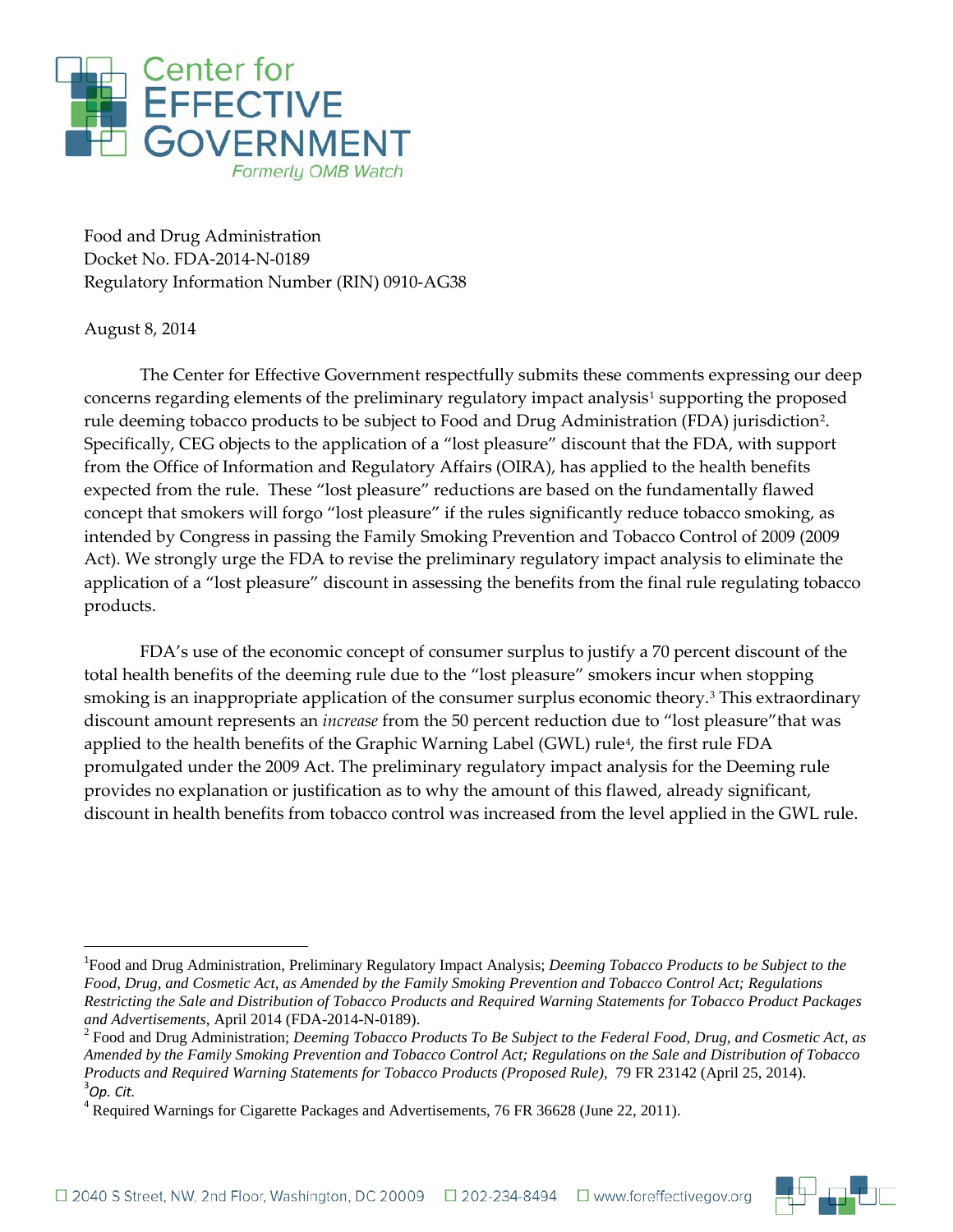As discussed in more detailed in comments submitted by a group of leading economists,<sup>[5](#page-1-0)</sup> the application of a consumer surplus economic model is not supported when applied to addictive products such as tobacco. Consumer surplus theory presupposes consumers are fully informed and fully rational in evaluating risks and benefits in their decision-making. Overwhelming empirical evidence conclusively demonstrates that tobacco consumers, particularly adolescents, do not fit this model.[6](#page-1-1) As FDA notes in the proposed rule, the young age at which people begin smoking and the addictive nature of tobacco impairs rational decision-making<sup>[7](#page-1-2)</sup> and other studies show that consumers overestimate their ability to quit smoking in the future.<sup>[8](#page-1-3)</sup> Given these factors, the fundamental economic underpinning for application of a "lost pleasure" discount in its regulatory impact analysis has been misapplied to this rulemaking, and FDA must eliminate this discount and restore the full health benefits expected from the rule.

A more general problem with the use of the lost pleasure principle relates to the fact that provision of information constitutes a benefit to consumers, a concept which applies as well in other, non-tobacco contexts. There is no coercive element in the FDA's graphic warning label proposal; it is purely a means of information conveyance. The underlying assumption of the consumer surplus approach is that consumers are acting with perfect information. Where the result of a regulation is solely increasing the provision of information, either a) consumers were already acting on the basis of perfect information and the additional regulatory-mandated information disclosure will have no effect on their behavior at all; or b) the new information actually helps provide consumers with better information, and the subsequent decisions they make *better* reflect their true, self-determined interests. There is therefore no lost consumer surplus at all. As comments submitted by Chaloupka et al. note "To the extent that rational smokers change their behavior in response to information conveyed by GWLs, it is unlikely that this would make them worse off because of the loss of the pleasure they received from smoking decisions made with imperfect, incomplete information. Indeed, to the extent that the labels are effective in moving some smokers to successfully quit -- something most want to do and that more than half try to do every year -- the reductions in smoking that result should be treated as a benefit rather than a cost that offsets the health benefits that result from quitting."<sup>[9](#page-1-4)</sup>

l

<span id="page-1-0"></span><sup>&</sup>lt;sup>5</sup> Chaloupka et al, "An Evaluation of FDA's Analysis of the Costs and Benefits of the Graphic Warning Label Regulation" (July 2014), *available at* [http://tobacconomics.org/research/evaluation-fda-graphic-warning-label-regulation-benefit-cost](http://tobacconomics.org/research/evaluation-fda-graphic-warning-label-regulation-benefit-cost-analysis.)[analysis.](http://tobacconomics.org/research/evaluation-fda-graphic-warning-label-regulation-benefit-cost-analysis.)

<span id="page-1-1"></span><sup>6</sup> *E.g.*, Song et al., "When Health Policy and Empirical Evidence Collide: The Case of Cigarette Package Warning Labels and Economic Consumer Surplus," *Am. J. Public Health*, Vol. 104, No. 2, February 2014.

<span id="page-1-2"></span><sup>7</sup> *Deeming Rule* at 23159, "several researchers have found that young people may not have the ability to rationally consider the risks and benefits involved with smoking and its long-term effects…Because they lack fully capable executive function, youth seriously underestimate the future costs associated with an addiction to nicotine."

<span id="page-1-3"></span><sup>8</sup> Jonathan Gruber and Sendhil Mullainathan, "Do Cigarette Taxes Make Smokers Happier," *The B.E. Journals in Economic Analysis & Policy*, Volume 5, Issue 1 (2005). <sup>9</sup> Chaloupka, *supra* note 5.

<span id="page-1-4"></span>